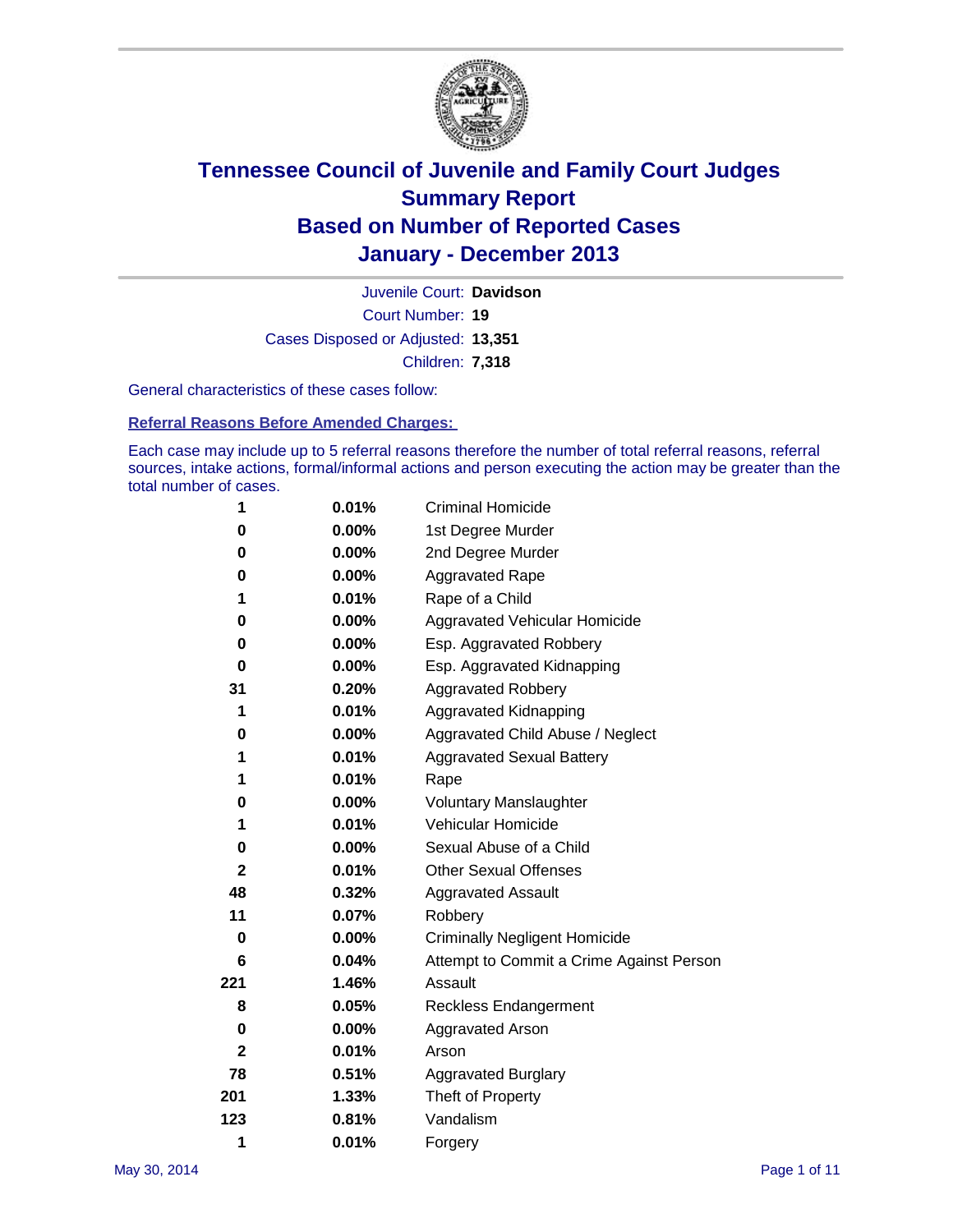

Court Number: **19** Juvenile Court: **Davidson** Cases Disposed or Adjusted: **13,351** Children: **7,318**

#### **Referral Reasons Before Amended Charges:**

Each case may include up to 5 referral reasons therefore the number of total referral reasons, referral sources, intake actions, formal/informal actions and person executing the action may be greater than the total number of cases.

| 0               | 0.00%    | <b>Worthless Checks</b>                                     |
|-----------------|----------|-------------------------------------------------------------|
| 0               | $0.00\%$ | Illegal Possession / Fraudulent Use of Credit / Debit Cards |
| 22              | 0.15%    | <b>Burglary</b>                                             |
| 8               | 0.05%    | Unauthorized Use of a Vehicle                               |
| 0               | 0.00%    | <b>Cruelty to Animals</b>                                   |
| 1               | 0.01%    | Sale of Controlled Substances                               |
| 105             | 0.69%    | <b>Other Drug Offenses</b>                                  |
| 225             | 1.48%    | Possession of Controlled Substances                         |
| $\bf{0}$        | 0.00%    | <b>Criminal Attempt</b>                                     |
| 4               | 0.03%    | Carrying Weapons on School Property                         |
| 85              | 0.56%    | Unlawful Carrying / Possession of a Weapon                  |
| 66              | 0.44%    | <b>Evading Arrest</b>                                       |
| 21              | 0.14%    | Escape                                                      |
| 5               | 0.03%    | Driving Under Influence (DUI)                               |
| 36              | 0.24%    | Possession / Consumption of Alcohol                         |
| 67              | 0.44%    | Resisting Stop, Frisk, Halt, Arrest or Search               |
| 8               | 0.05%    | <b>Aggravated Criminal Trespass</b>                         |
| 5               | 0.03%    | Harassment                                                  |
| 142             | 0.94%    | Failure to Appear                                           |
| 16              | 0.11%    | Filing a False Police Report                                |
| 5               | 0.03%    | Criminal Impersonation                                      |
| 254             | 1.68%    | <b>Disorderly Conduct</b>                                   |
| 99              | 0.65%    | <b>Criminal Trespass</b>                                    |
| $6\phantom{1}6$ | 0.04%    | <b>Public Intoxication</b>                                  |
| 17              | 0.11%    | Gambling                                                    |
| 235             | 1.55%    | <b>Traffic</b>                                              |
| 0               | 0.00%    | <b>Local Ordinances</b>                                     |
| 0               | $0.00\%$ | Violation of Wildlife Regulations                           |
| 3               | 0.02%    | Contempt of Court                                           |
| 387             | 2.55%    | Violation of Probation                                      |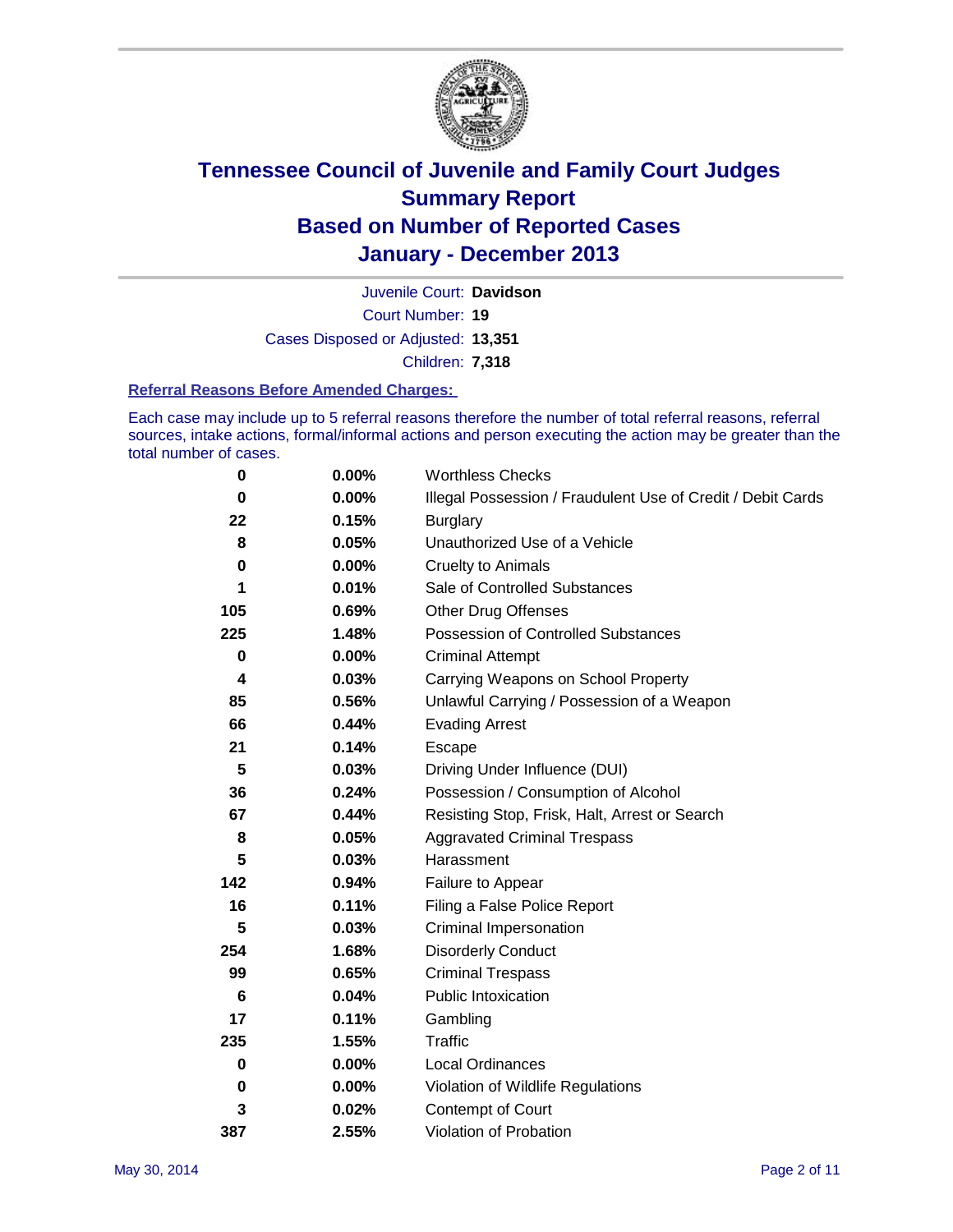

Court Number: **19** Juvenile Court: **Davidson** Cases Disposed or Adjusted: **13,351** Children: **7,318**

#### **Referral Reasons Before Amended Charges:**

Each case may include up to 5 referral reasons therefore the number of total referral reasons, referral sources, intake actions, formal/informal actions and person executing the action may be greater than the total number of cases.

| 0      | 0.00%    | Violation of Aftercare                 |
|--------|----------|----------------------------------------|
| 345    | 2.28%    | Unruly Behavior                        |
| 444    | 2.93%    | Truancy                                |
| 625    | 4.12%    | In-State Runaway                       |
| 0      | 0.00%    | Out-of-State Runaway                   |
| 185    | 1.22%    | Possession of Tobacco Products         |
| 0      | $0.00\%$ | Violation of a Valid Court Order       |
| 314    | 2.07%    | Violation of Curfew                    |
| 0      | 0.00%    | <b>Sexually Abused Child</b>           |
| 0      | $0.00\%$ | <b>Physically Abused Child</b>         |
| 693    | 4.57%    | Dependency / Neglect                   |
| 5      | 0.03%    | <b>Termination of Parental Rights</b>  |
| 0      | $0.00\%$ | <b>Violation of Pretrial Diversion</b> |
| 0      | $0.00\%$ | Violation of Informal Adjustment       |
| 551    | 3.63%    | <b>Judicial Review</b>                 |
| 0      | $0.00\%$ | <b>Administrative Review</b>           |
| 1,696  | 11.19%   | <b>Foster Care Review</b>              |
| 175    | 1.15%    | Custody                                |
| 171    | 1.13%    | Visitation                             |
| 468    | 3.09%    | Paternity / Legitimation               |
| 2,204  | 14.54%   | Child Support                          |
| 0      | 0.00%    | <b>Request for Medical Treatment</b>   |
| 0      | 0.00%    | <b>Consent to Marry</b>                |
| 4,727  | 31.17%   | Other                                  |
| 15,163 | 100.00%  | <b>Total Referrals</b>                 |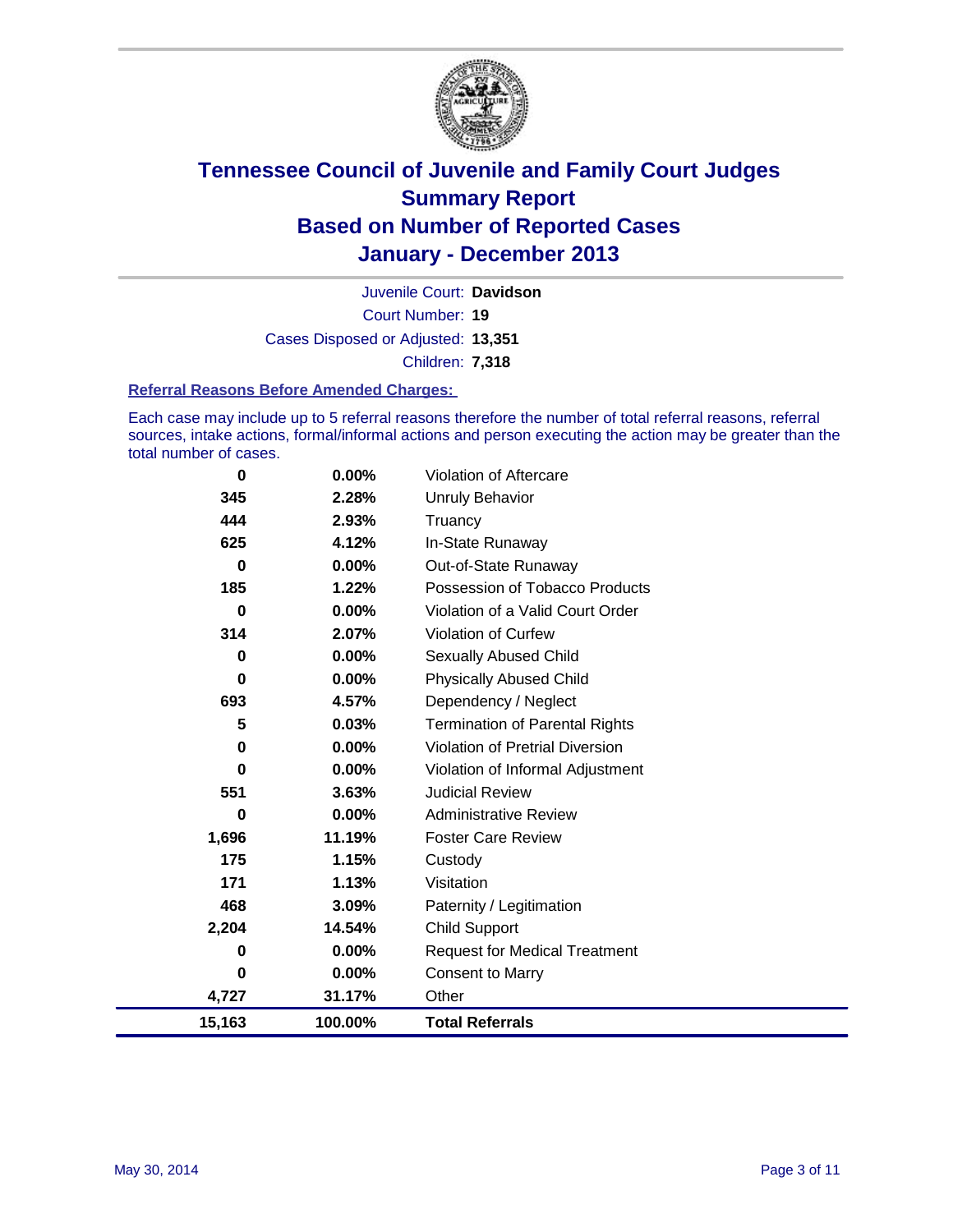

|                            |                                    | Juvenile Court: Davidson          |  |
|----------------------------|------------------------------------|-----------------------------------|--|
| <b>Court Number: 19</b>    |                                    |                                   |  |
|                            | Cases Disposed or Adjusted: 13,351 |                                   |  |
|                            |                                    | Children: 7,318                   |  |
| <b>Referral Sources: 1</b> |                                    |                                   |  |
| 3,223                      | 21.26%                             | Law Enforcement                   |  |
| 506                        | 3.34%                              | Parents                           |  |
| 106                        | 0.70%                              | <b>Relatives</b>                  |  |
| 29                         | 0.19%                              | Self                              |  |
| 790                        | 5.21%                              | School                            |  |
| $\mathbf{2}$               | 0.01%                              | <b>CSA</b>                        |  |
| 351                        | 2.31%                              | <b>DCS</b>                        |  |
| 0                          | 0.00%                              | <b>Other State Department</b>     |  |
| 3                          | 0.02%                              | <b>District Attorney's Office</b> |  |
| 2,909                      | 19.18%                             | <b>Court Staff</b>                |  |
| 9                          | 0.06%                              | Social Agency                     |  |
| 40                         | 0.26%                              | <b>Other Court</b>                |  |
| 65                         | 0.43%                              | Victim                            |  |
| 6                          | 0.04%                              | Child & Parent                    |  |
| 1                          | 0.01%                              | Hospital                          |  |
| 4,395                      | 28.99%                             | Unknown                           |  |
| 2,728                      | 17.99%                             | Other                             |  |
| 15,163                     | 100.00%                            | <b>Total Referral Sources</b>     |  |

### **Age of Child at Referral: 2**

| 7,318 | 100.00% | <b>Total Child Count</b> |
|-------|---------|--------------------------|
| 0     | 0.00%   | <b>Unknown</b>           |
| 225   | 3.07%   | Ages 19 and Over         |
| 1,012 | 13.83%  | Ages 17 through 18       |
| 1,309 | 17.89%  | Ages 15 through 16       |
| 725   | 9.91%   | Ages 13 through 14       |
| 431   | 5.89%   | Ages 11 through 12       |
| 3,616 | 49.41%  | Ages 10 and Under        |
|       |         |                          |

<sup>1</sup> If different than number of Referral Reasons (15163), verify accuracy of your court's data.

<sup>2</sup> One child could be counted in multiple categories, verify accuracy of your court's data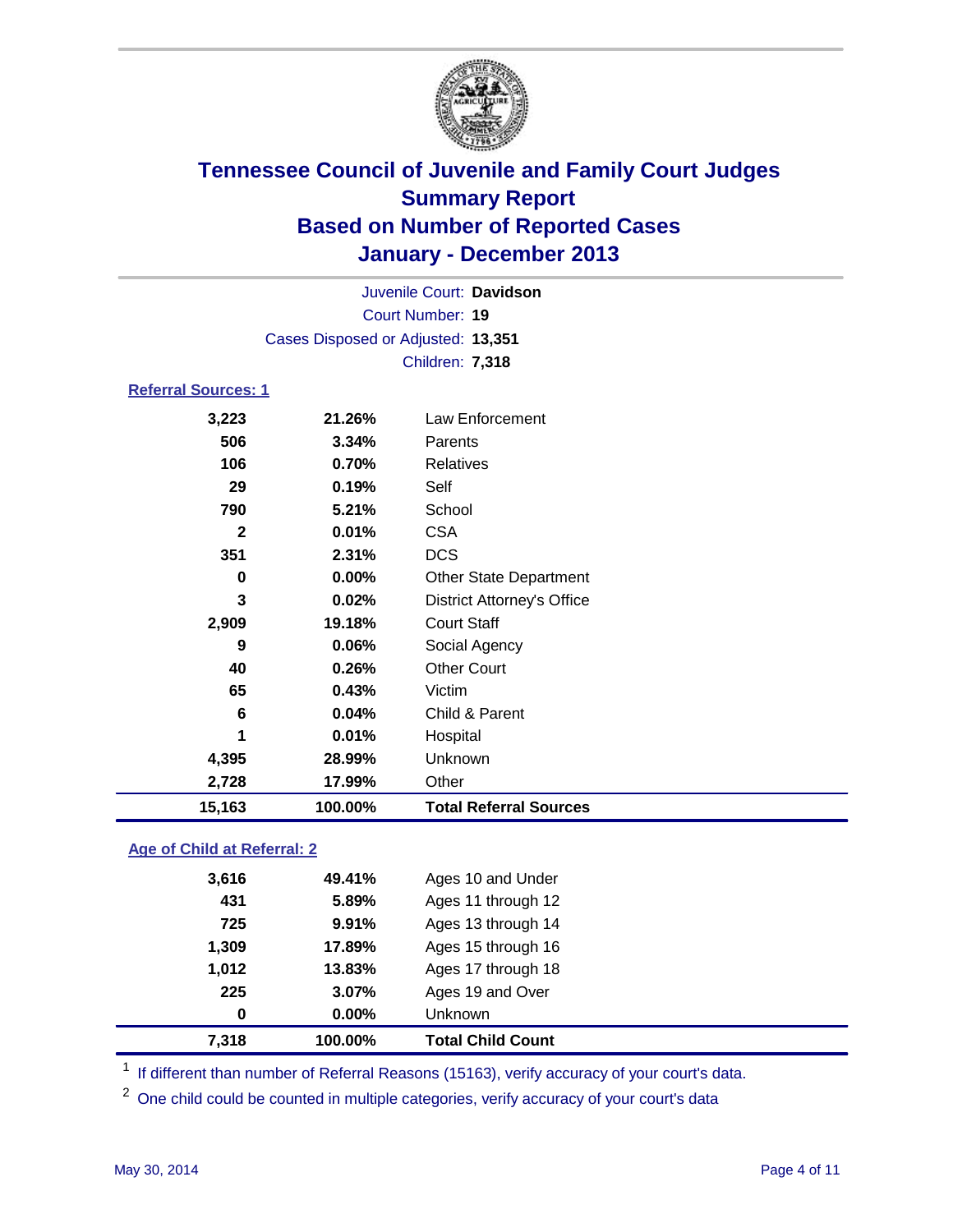

| Juvenile Court: Davidson                |                                    |                          |  |  |  |
|-----------------------------------------|------------------------------------|--------------------------|--|--|--|
| Court Number: 19                        |                                    |                          |  |  |  |
|                                         | Cases Disposed or Adjusted: 13,351 |                          |  |  |  |
|                                         |                                    | Children: 7,318          |  |  |  |
| Sex of Child: 1                         |                                    |                          |  |  |  |
| 3,999                                   | 54.65%                             | Male                     |  |  |  |
| 3,182                                   | 43.48%                             | Female                   |  |  |  |
| 137                                     | 1.87%                              | Unknown                  |  |  |  |
| 7,318                                   | 100.00%                            | <b>Total Child Count</b> |  |  |  |
| Race of Child: 1                        |                                    |                          |  |  |  |
| 1,806                                   | 24.68%                             | White                    |  |  |  |
| 4,138                                   | 56.55%                             | African American         |  |  |  |
| 6                                       | 0.08%                              | Native American          |  |  |  |
| 54                                      | 0.74%                              | Asian                    |  |  |  |
| 221                                     | 3.02%                              | Mixed                    |  |  |  |
| 1,093                                   | 14.94%                             | Unknown                  |  |  |  |
| 7,318                                   | 100.00%                            | <b>Total Child Count</b> |  |  |  |
| <b>Hispanic Origin: 1</b>               |                                    |                          |  |  |  |
| 249                                     | 3.40%                              | Yes                      |  |  |  |
| 97                                      | 1.33%                              | <b>No</b>                |  |  |  |
| 6,972                                   | 95.27%                             | Unknown                  |  |  |  |
| 7,318                                   | 100.00%                            | <b>Total Child Count</b> |  |  |  |
| <b>School Enrollment of Children: 1</b> |                                    |                          |  |  |  |
| 2,426                                   | 33.15%                             | Yes                      |  |  |  |
| 284                                     | 3.88%                              | <b>No</b>                |  |  |  |
| 4,608                                   | 62.97%                             | Unknown                  |  |  |  |
| 7,318                                   | 100.00%                            | <b>Total Child Count</b> |  |  |  |

<sup>1</sup> One child could be counted in multiple categories, verify accuracy of your court's data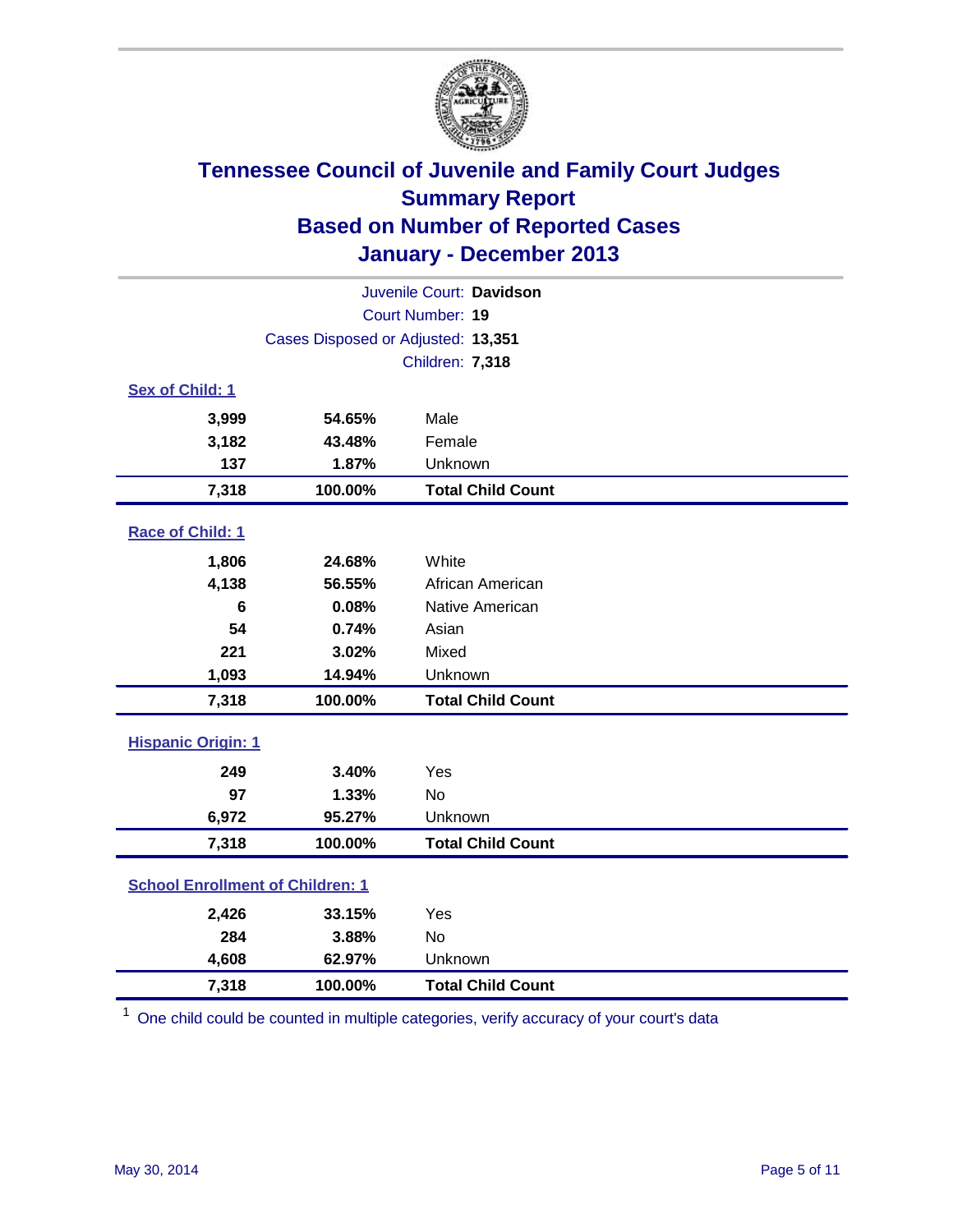

Court Number: **19** Juvenile Court: **Davidson** Cases Disposed or Adjusted: **13,351** Children: **7,318**

### **Living Arrangement of Child at Time of Referral: 1**

| 7,318        | 100.00%  | <b>Total Child Count</b>     |
|--------------|----------|------------------------------|
| 190          | 2.60%    | Other                        |
| 3,653        | 49.92%   | Unknown                      |
| $\mathbf{2}$ | 0.03%    | Independent                  |
| 1            | 0.01%    | In an Institution            |
| 8            | 0.11%    | In a Residential Center      |
| 6            | 0.08%    | In a Group Home              |
| 48           | $0.66\%$ | With Foster Family           |
| 13           | 0.18%    | With Adoptive Parents        |
| 319          | 4.36%    | <b>With Relatives</b>        |
| 221          | 3.02%    | With Father                  |
| 2,489        | 34.01%   | <b>With Mother</b>           |
| 76           | $1.04\%$ | With Mother and Stepfather   |
| 24           | $0.33\%$ | With Father and Stepmother   |
| 268          | 3.66%    | With Both Biological Parents |
|              |          |                              |

#### **Type of Detention: 2**

| 13,351 | 100.00%  | <b>Total Detention Count</b> |  |
|--------|----------|------------------------------|--|
| 0      | 0.00%    | Other                        |  |
| 13,054 | 97.78%   | Does Not Apply               |  |
| 0      | 0.00%    | <b>Unknown</b>               |  |
| 0      | $0.00\%$ | <b>Psychiatric Hospital</b>  |  |
| 0      | 0.00%    | Jail - No Separation         |  |
| 0      | $0.00\%$ | Jail - Partial Separation    |  |
| 0      | 0.00%    | Jail - Complete Separation   |  |
| 297    | 2.22%    | Juvenile Detention Facility  |  |
| 0      | 0.00%    | Non-Secure Placement         |  |
|        |          |                              |  |

<sup>1</sup> One child could be counted in multiple categories, verify accuracy of your court's data

 $2$  If different than number of Cases (13351) verify accuracy of your court's data.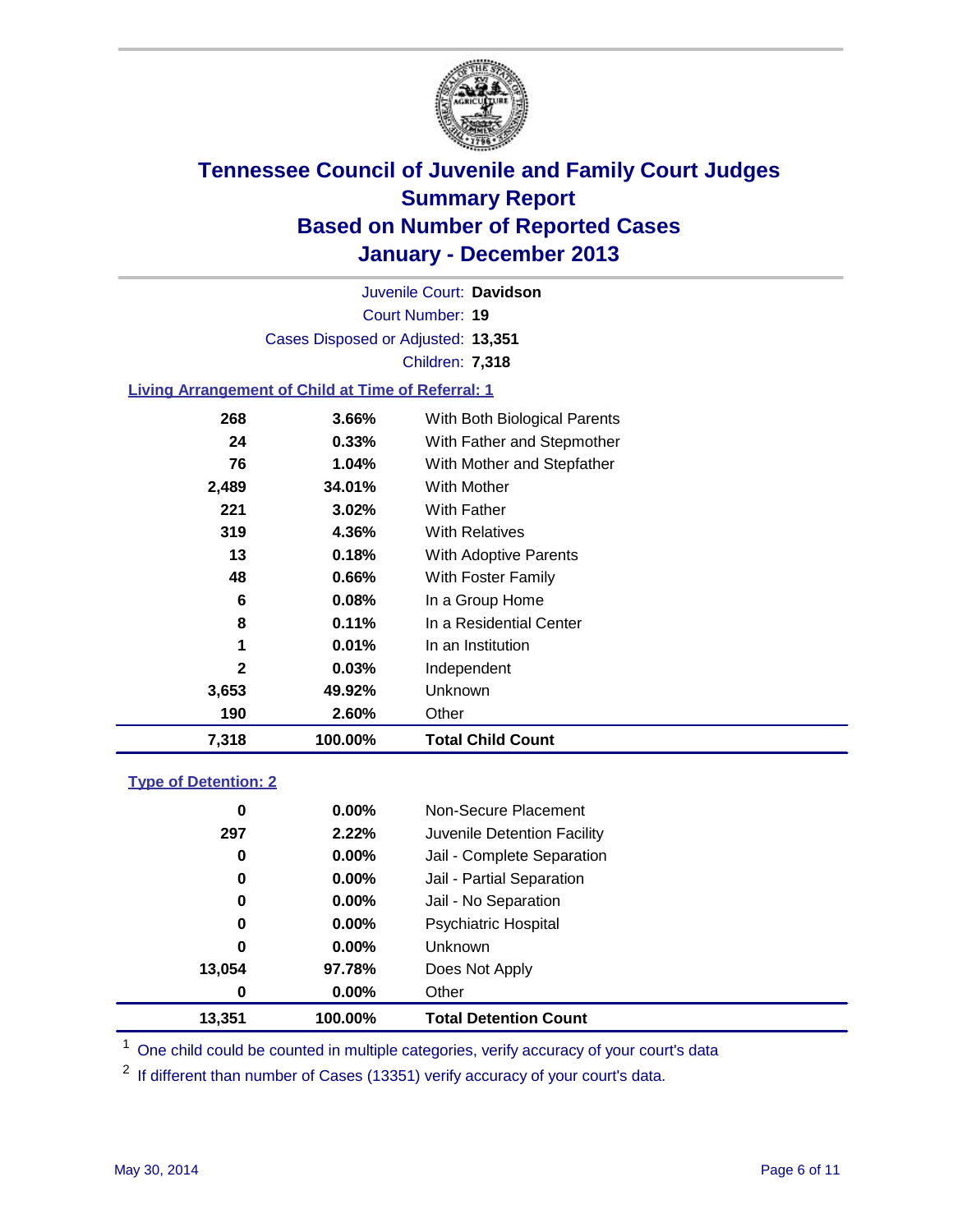

|                                                    |                                    | Juvenile Court: Davidson             |
|----------------------------------------------------|------------------------------------|--------------------------------------|
|                                                    |                                    | Court Number: 19                     |
|                                                    | Cases Disposed or Adjusted: 13,351 |                                      |
|                                                    |                                    | Children: 7,318                      |
| <b>Placement After Secure Detention Hearing: 1</b> |                                    |                                      |
| 6                                                  | 0.04%                              | Returned to Prior Living Arrangement |
| $\bf{0}$                                           | 0.00%                              | Juvenile Detention Facility          |
| 0                                                  | 0.00%                              | Jail                                 |
| 5                                                  | 0.04%                              | Shelter / Group Home                 |
| 0                                                  | 0.00%                              | <b>Foster Family Home</b>            |
| $\bf{0}$                                           | 0.00%                              | Psychiatric Hospital                 |
| 285                                                | 2.13%                              | Unknown                              |
| 13,054                                             | 97.78%                             | Does Not Apply                       |
| 1                                                  | 0.01%                              | Other                                |
| 13,351                                             | 100.00%                            | <b>Total Placement Count</b>         |
|                                                    |                                    |                                      |
| <b>Intake Actions: 2</b>                           |                                    |                                      |
| 8,337                                              | 54.98%                             | <b>Petition Filed</b>                |
| 4,579                                              | 30.20%                             | <b>Motion Filed</b>                  |
| $\bf{0}$                                           | 0.00%                              | <b>Citation Processed</b>            |
| 0                                                  | 0.00%                              | Notification of Paternity Processed  |
| 0                                                  | 0.00%                              | Scheduling of Judicial Review        |
| 0                                                  | 0.00%                              | Scheduling of Administrative Review  |
| 1,696                                              | 11.19%                             | Scheduling of Foster Care Review     |
| 0                                                  | 0.00%                              | Unknown                              |
| $\bf{0}$                                           | 0.00%                              | Does Not Apply                       |
| 551                                                | 3.63%                              | Other                                |
| 15,163                                             |                                    |                                      |

<sup>1</sup> If different than number of Cases (13351) verify accuracy of your court's data.

 $2$  If different than number of Referral Reasons (15163), verify accuracy of your court's data.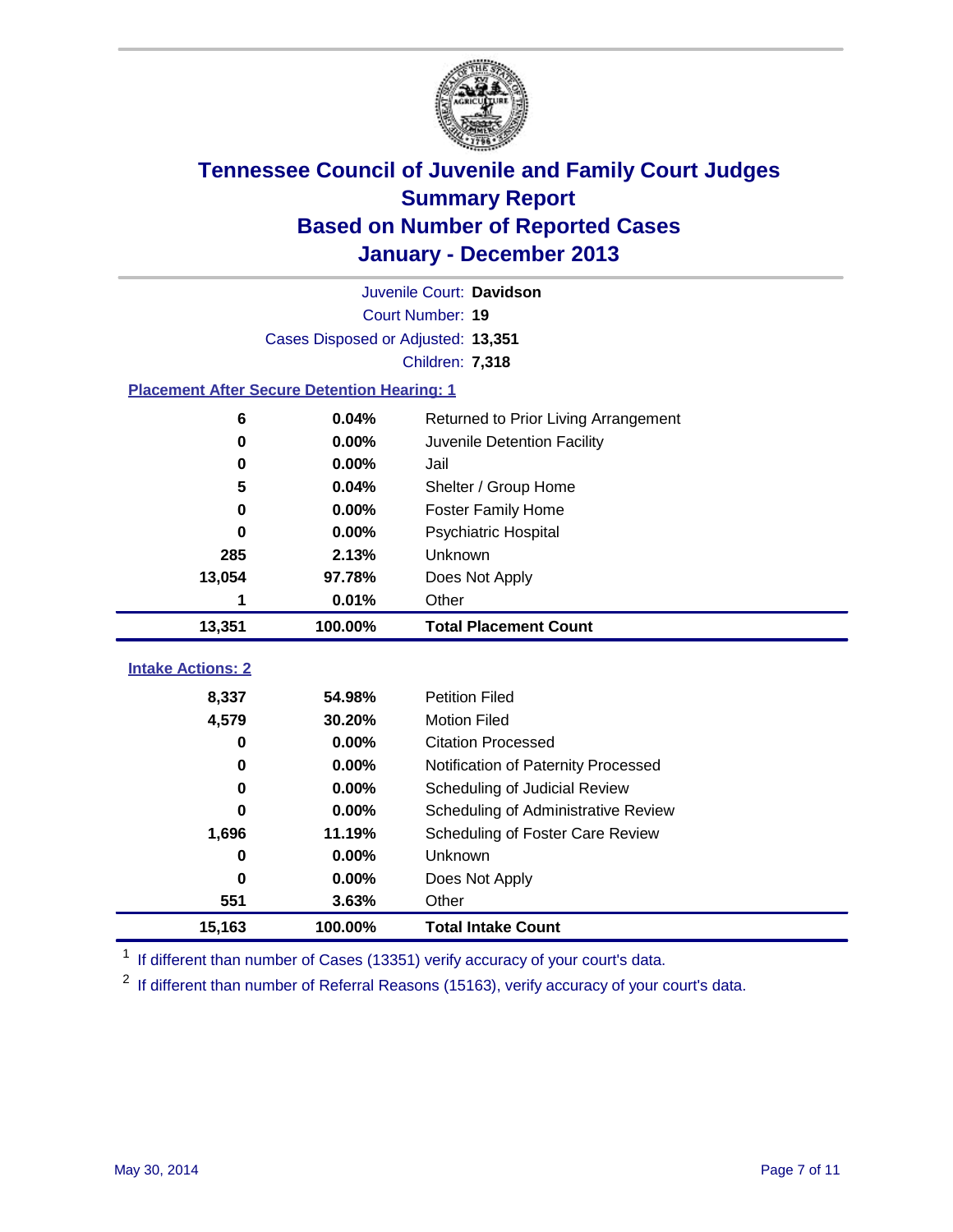

Court Number: **19** Juvenile Court: **Davidson** Cases Disposed or Adjusted: **13,351** Children: **7,318**

### **Last Grade Completed by Child: 1**

| 7,318        | 100.00% | <b>Total Child Count</b> |
|--------------|---------|--------------------------|
| 7            | 0.10%   | Other                    |
| 4,852        | 66.30%  | Unknown                  |
| 9            | 0.12%   | Never Attended School    |
| $\mathbf{2}$ | 0.03%   | Graduated                |
| 5            | 0.07%   | GED                      |
| 1            | 0.01%   | Non-Graded Special Ed    |
| 16           | 0.22%   | 12th Grade               |
| 235          | 3.21%   | 11th Grade               |
| 397          | 5.42%   | 10th Grade               |
| 475          | 6.49%   | 9th Grade                |
| 421          | 5.75%   | 8th Grade                |
| 199          | 2.72%   | 7th Grade                |
| 135          | 1.84%   | 6th Grade                |
| 84           | 1.15%   | 5th Grade                |
| 53           | 0.72%   | 4th Grade                |
| 33           | 0.45%   | 3rd Grade                |
| 46           | 0.63%   | 2nd Grade                |
| 35           | 0.48%   | 1st Grade                |
| 63           | 0.86%   | Kindergarten             |
| 48           | 0.66%   | Preschool                |
| 202          | 2.76%   | Too Young for School     |

| 7.318 | 100.00% | <b>Total Child Count</b> |  |
|-------|---------|--------------------------|--|
| 5,286 | 72.23%  | Unknown                  |  |
| 1.848 | 25.25%  | No                       |  |
| 184   | 2.51%   | Yes                      |  |

 $1$  One child could be counted in multiple categories, verify accuracy of your court's data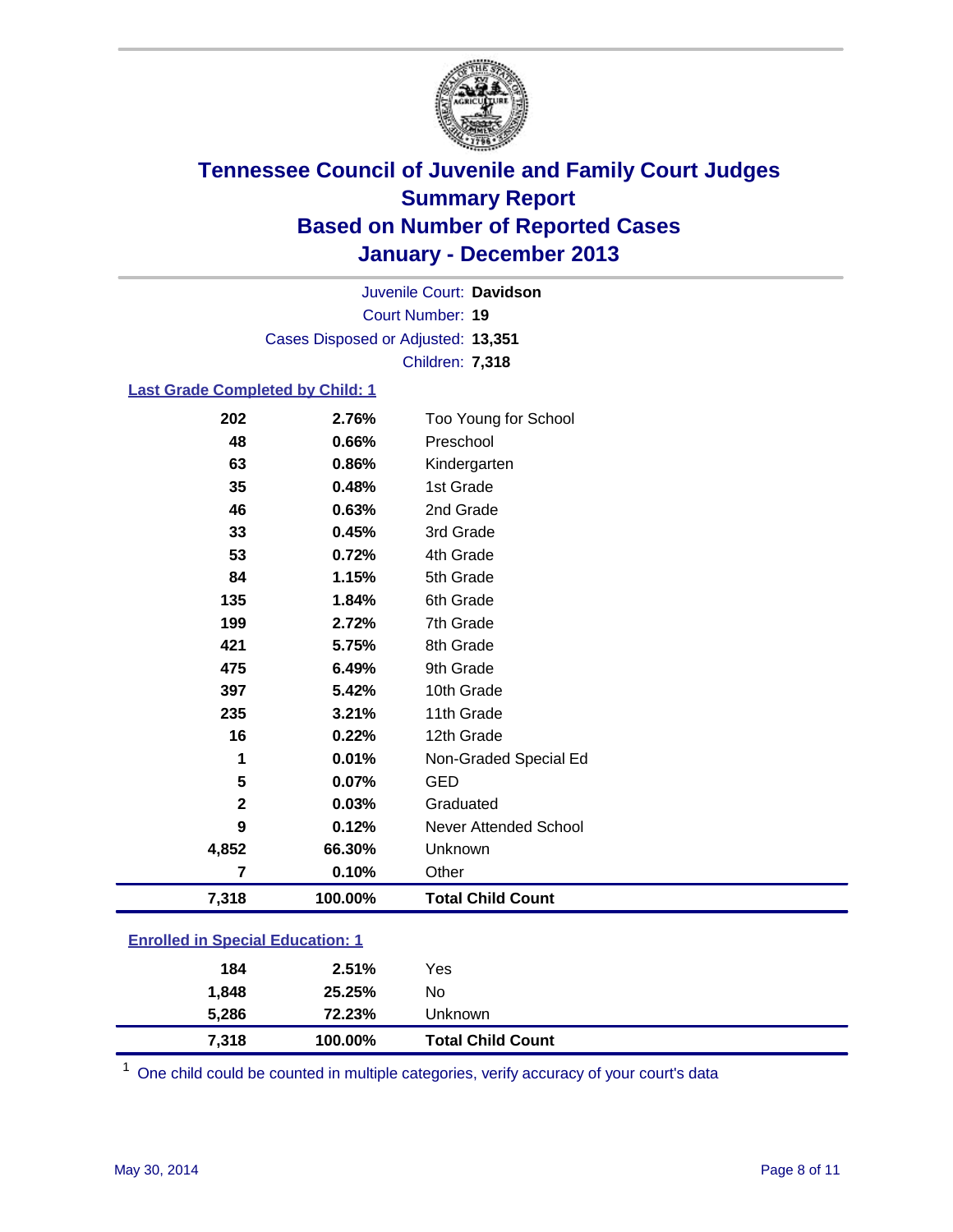

|                              |                                    | Juvenile Court: Davidson  |
|------------------------------|------------------------------------|---------------------------|
|                              |                                    | Court Number: 19          |
|                              | Cases Disposed or Adjusted: 13,351 |                           |
|                              |                                    | <b>Children: 7,318</b>    |
| <b>Action Executed By: 1</b> |                                    |                           |
| 813                          | 5.36%                              | Judge                     |
| 12,661                       | 83.50%                             | Magistrate                |
| 0                            | $0.00\%$                           | <b>YSO</b>                |
| 1,689                        | 11.14%                             | Other                     |
| 0                            | $0.00\%$                           | Unknown                   |
| 15,163                       | 100.00%                            | <b>Total Action Count</b> |

### **Formal / Informal Actions: 1**

| 1,625        | 10.72%   | Dismissed                                        |
|--------------|----------|--------------------------------------------------|
| 1,308        | 8.63%    | Retired / Nolle Prosequi                         |
| 1,095        | 7.22%    | <b>Complaint Substantiated Delinquent</b>        |
| 1,446        | 9.54%    | <b>Complaint Substantiated Status Offender</b>   |
| 498          | 3.28%    | <b>Complaint Substantiated Dependent/Neglect</b> |
| 43           | 0.28%    | <b>Complaint Substantiated Abused</b>            |
| 0            | $0.00\%$ | <b>Complaint Substantiated Mentally III</b>      |
| 5            | 0.03%    | Informal Adjustment                              |
| 21           | 0.14%    | <b>Pretrial Diversion</b>                        |
| $\mathbf{2}$ | 0.01%    | <b>Transfer to Adult Court Hearing</b>           |
| 0            | $0.00\%$ | Charges Cleared by Transfer to Adult Court       |
| 5,820        | 38.38%   | Special Proceeding                               |
| 1,491        | 9.83%    | <b>Review Concluded</b>                          |
| 69           | 0.46%    | Case Held Open                                   |
| 1,740        | 11.48%   | Other                                            |
| 0            | $0.00\%$ | Unknown                                          |
| 15,163       | 100.00%  | <b>Total Action Count</b>                        |

<sup>1</sup> If different than number of Referral Reasons (15163), verify accuracy of your court's data.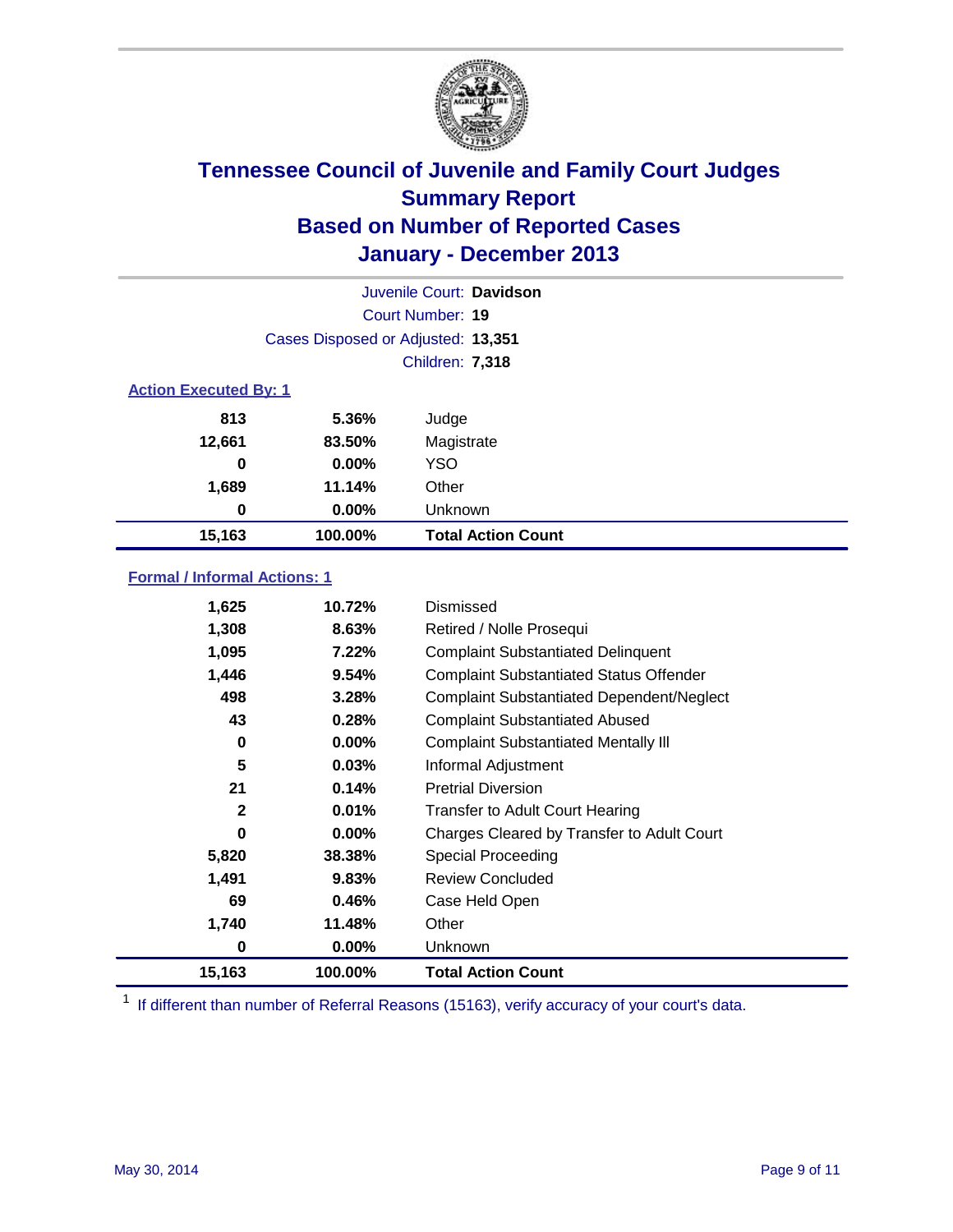

|                       |                                    | Juvenile Court: Davidson                              |
|-----------------------|------------------------------------|-------------------------------------------------------|
|                       |                                    | Court Number: 19                                      |
|                       | Cases Disposed or Adjusted: 13,351 |                                                       |
|                       |                                    | Children: 7,318                                       |
| <b>Case Outcomes:</b> |                                    | There can be multiple outcomes for one child or case. |
| 1,662                 | 10.53%                             | <b>Case Dismissed</b>                                 |
| 1,254                 | 7.94%                              | Case Retired or Nolle Prosequi                        |
| 0                     | 0.00%                              | Warned / Counseled                                    |
| 0                     | 0.00%                              | <b>Held Open For Review</b>                           |
| 0                     | 0.00%                              | Supervision / Probation to Juvenile Court             |
| 0                     | 0.00%                              | <b>Probation to Parents</b>                           |
| 0                     | 0.00%                              | Referral to Another Entity for Supervision / Service  |
| 21                    | 0.13%                              | Referred for Mental Health Counseling                 |
| 126                   | 0.80%                              | Referred for Alcohol and Drug Counseling              |
| 0                     | 0.00%                              | <b>Referred to Alternative School</b>                 |
| 0                     | 0.00%                              | Referred to Private Child Agency                      |
| 8                     | 0.05%                              | Referred to Defensive Driving School                  |
| 41                    | 0.26%                              | Referred to Alcohol Safety School                     |
| 0                     | 0.00%                              | Referred to Juvenile Court Education-Based Program    |
| 0                     | 0.00%                              | Driver's License Held Informally                      |
| 0                     | 0.00%                              | <b>Voluntary Placement with DMHMR</b>                 |
| 0                     | 0.00%                              | <b>Private Mental Health Placement</b>                |
| 0                     | 0.00%                              | <b>Private MR Placement</b>                           |
| 0                     | 0.00%                              | Placement with City/County Agency/Facility            |
| 0                     | 0.00%                              | Placement with Relative / Other Individual            |
| 350                   | 2.22%                              | Fine                                                  |
| 343                   | 2.17%                              | <b>Public Service</b>                                 |
| 177                   | 1.12%                              | Restitution                                           |
| 0                     | 0.00%                              | <b>Runaway Returned</b>                               |
| 0                     | 0.00%                              | No Contact Order                                      |
| 304                   | 1.93%                              | Injunction Other than No Contact Order                |
| 0                     | 0.00%                              | <b>House Arrest</b>                                   |
| 0                     | 0.00%                              | <b>Court Defined Curfew</b>                           |
| 3                     | 0.02%                              | Dismissed from Informal Adjustment                    |
| 16                    | 0.10%                              | <b>Dismissed from Pretrial Diversion</b>              |
| 0                     | 0.00%                              | Released from Probation                               |
| 7                     | 0.04%                              | <b>Transferred to Adult Court</b>                     |
| 0                     | 0.00%                              | <b>DMHMR Involuntary Commitment</b>                   |